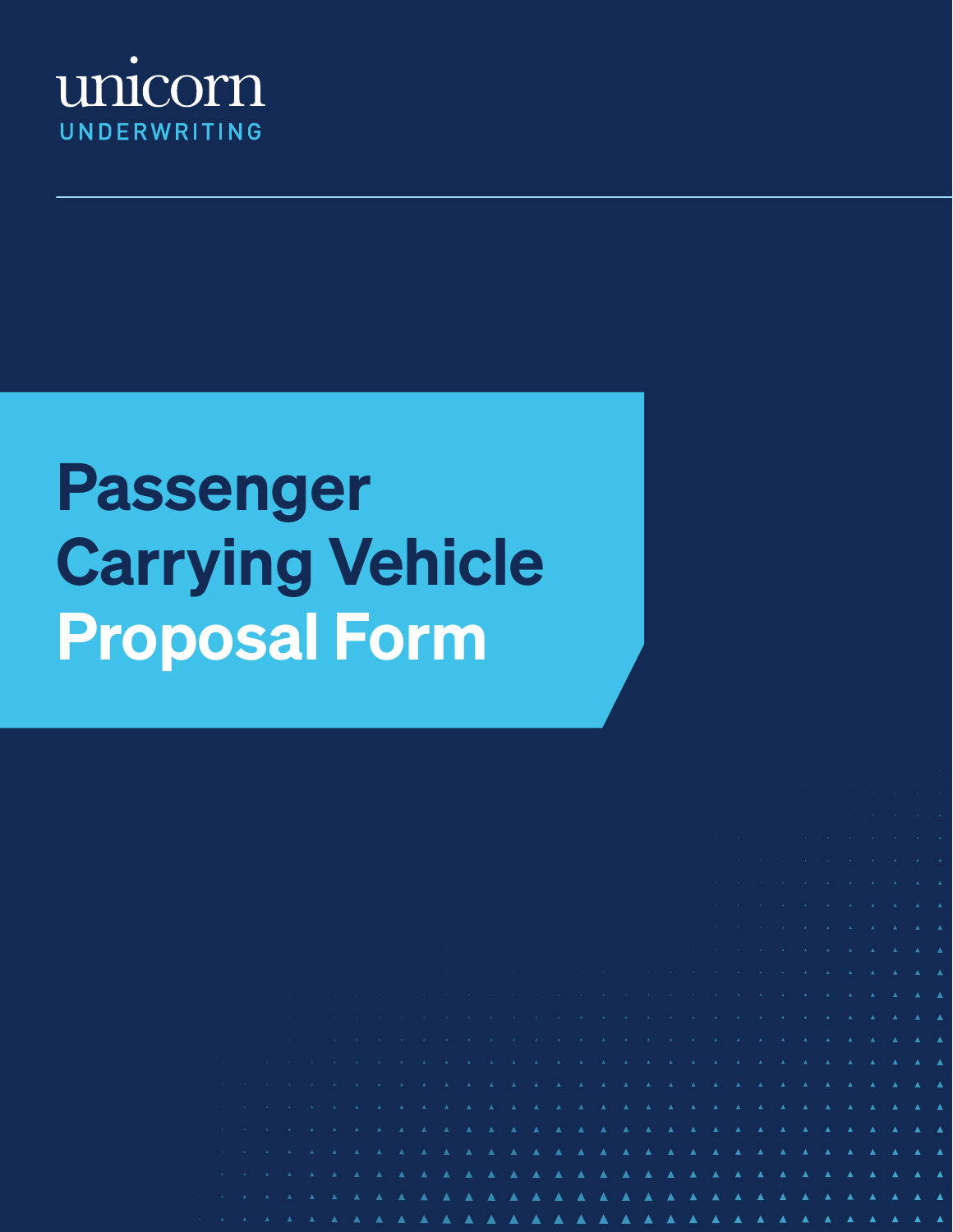# Passenger Carrying Vehicle Proposal Form

Please note that all questions must be answered.

| Date insurance required   | Cover to commence for 12 months from: |                           |                              |
|---------------------------|---------------------------------------|---------------------------|------------------------------|
|                           |                                       |                           | (please tick as appropriate) |
| <b>Cover required</b>     | Comprehensive:                        | Third Party Fire & Theft: | Third Party Only:            |
| <b>Proposer's Details</b> |                                       |                           |                              |

| Full Name (including trading title): |                   |  |
|--------------------------------------|-------------------|--|
| Postal address:                      |                   |  |
|                                      |                   |  |
|                                      | Postcode:         |  |
| Telephone:                           | Email:            |  |
| <b>Business description:</b>         |                   |  |
| Company registration number:         | Company turnover: |  |
| MID contact:                         |                   |  |

# Vehicle Details

Please complete a schedule of vehicles, trailers and special types as at inception in the format below:

| Make | <b>Model</b> | Body Type | CC/GVW/Seating Capacity | Registration<br><b>Number</b> | Year of<br>Manufacture | <b>Estimated Value</b> |
|------|--------------|-----------|-------------------------|-------------------------------|------------------------|------------------------|
|      |              |           |                         |                               |                        |                        |

|                                                                                                  | <b>YES</b> | INO |
|--------------------------------------------------------------------------------------------------|------------|-----|
| 1. Are you the legal owner of all the vehicles?                                                  |            |     |
| 2. Are all the vehicles registered in your name?                                                 |            |     |
| 3. Where required, do you have an Operator's Licence for your vehicles?                          |            |     |
| 4. Do you own other vehicles that are not to be covered by this insurance?                       |            |     |
| 5. Are any of the vehicles to be insured modified, adapted or fitted with any special apparatus? |            |     |

If the answer is NO to question 1, 2 or 3 or YES to question 4 or 5 then please provide details on a separate sheet. Please provide full details of any vehicle with a value that exceeds £100,000

What is the approximate maximum total value of vehicles that will be kept at any one location at any one time?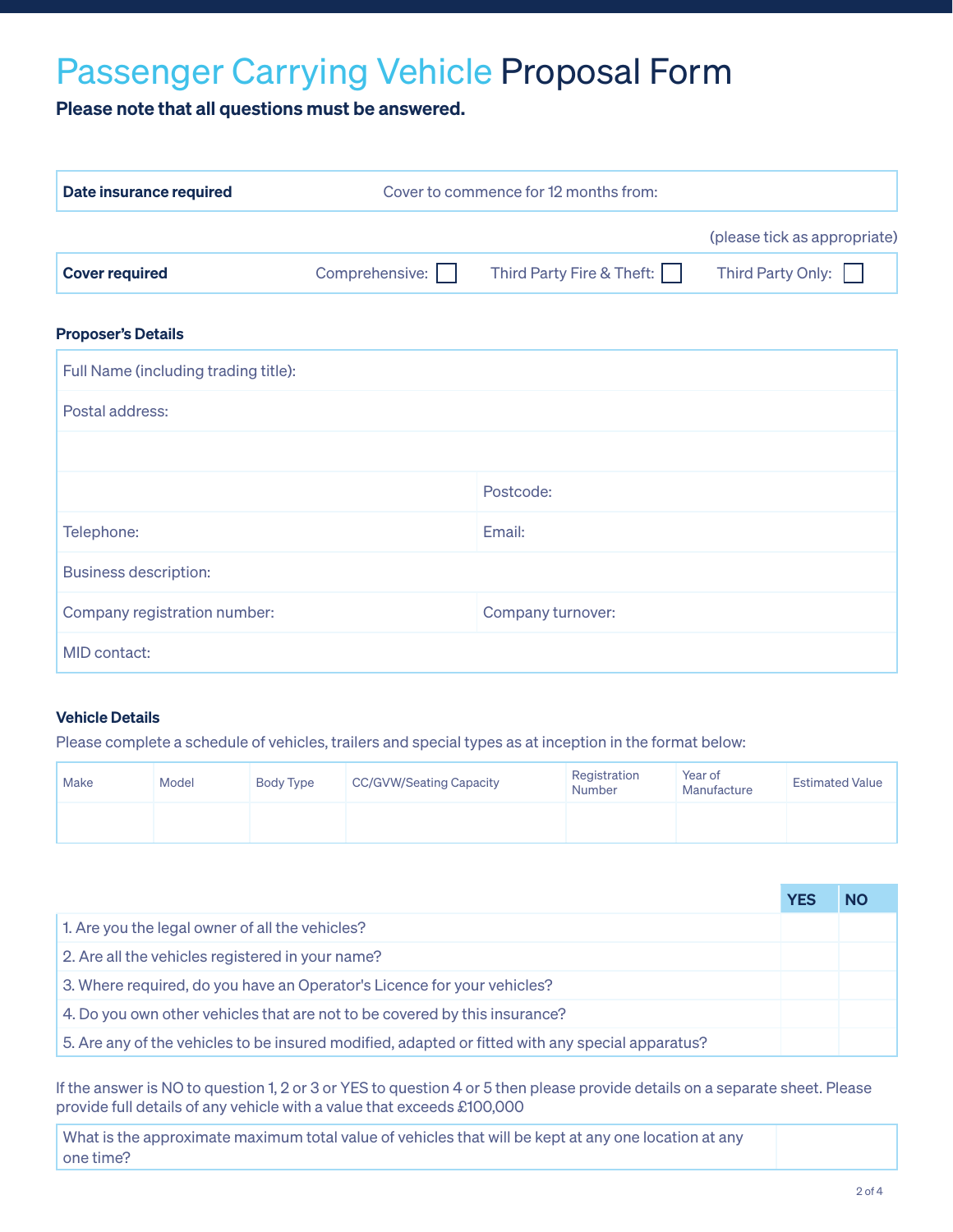## Use

| 1. Please give approximate percentage of use relating to following:<br>Private Hire % Public Hire 6 % Express Work 6 % 7 Town/City/Rural Bus Service 6 % 8 School Contracts 6 % Stage Carriage |            |           |  |
|------------------------------------------------------------------------------------------------------------------------------------------------------------------------------------------------|------------|-----------|--|
|                                                                                                                                                                                                | <b>YES</b> | <b>NO</b> |  |
| 2. Do you carry any professional sports people?                                                                                                                                                |            |           |  |
| 3. Do you carry any professional entertainers?                                                                                                                                                 |            |           |  |
| 4. Will you service or repair any vehicles not owned or leased by yourselves?                                                                                                                  |            |           |  |
| 5. Will any vehicle be used abroad?                                                                                                                                                            |            |           |  |
| 6. Will goods of an inflammable, corrosive, explosive or dangerous nature be carried at any one time?                                                                                          |            |           |  |
| 7. Will any of the vehicles be used airside or in close proximity to any aircraft at any time?                                                                                                 |            |           |  |

If the answer is YES to any of the questions 2 - 7 then please provide details on a separate sheet.

**Driver** - Will any of the vehicles be driven by any person who:

|                                                                                                                              | <b>YES</b> | <b>NO</b> |
|------------------------------------------------------------------------------------------------------------------------------|------------|-----------|
| 1.  is under the age of 25?                                                                                                  |            |           |
| 2.  has less than 12 months continuous driving experience under a full UK licence applicable to the<br>vehicle being driven? |            |           |
| 3.  been convicted during the past 5 years or has a prosecution pending for:                                                 |            |           |
| 3.1. - dangerous/reckless driving (Code DD)?                                                                                 |            |           |
| 3.2. - driving while under the influence of drink/drugs (Code DR)?                                                           |            |           |
| 3.3. - unlawful taking/stealing (Code UT)?                                                                                   |            |           |
| 3.4. - failing to stop/failing to report an accident (Code AC)?                                                              |            |           |
| 4.  has been disqualified from driving for ANY offence (including Totting Up) during the past 5 years?                       |            |           |

If the answer is YES to any of the above questions then please provide details (on a separate sheet) if you wish such persons to be considered for insurance by the Company.

# Insurance and Claims Experience

IMPORTANT: We require written confirmation of the previous insurer(s)'s PAST CLAIMS EXPERIENCE FOR A MINIMUM OF 3 YEARS IN THE STANDARD MARKET FORMAT

|                                                                                      | <b>YES</b> | <b>NO</b> |
|--------------------------------------------------------------------------------------|------------|-----------|
| 1. Have you ever traded or held insurance in any other name?                         |            |           |
| 2. Are you associated with any other companies?                                      |            |           |
| 3. Have you or any person who to your knowledge will drive the vehicles at any time: |            |           |
| 3.1.  been refused insurance?                                                        |            |           |
| 3.2.  had special terms imposed?                                                     |            |           |
| 3.3.  had a proposal declined?                                                       |            |           |
| 3.4.  had a motor vehicle insurance policy cancelled?                                |            |           |

If the answer is YES to any of the above questions then please provide details (on a separate sheet).